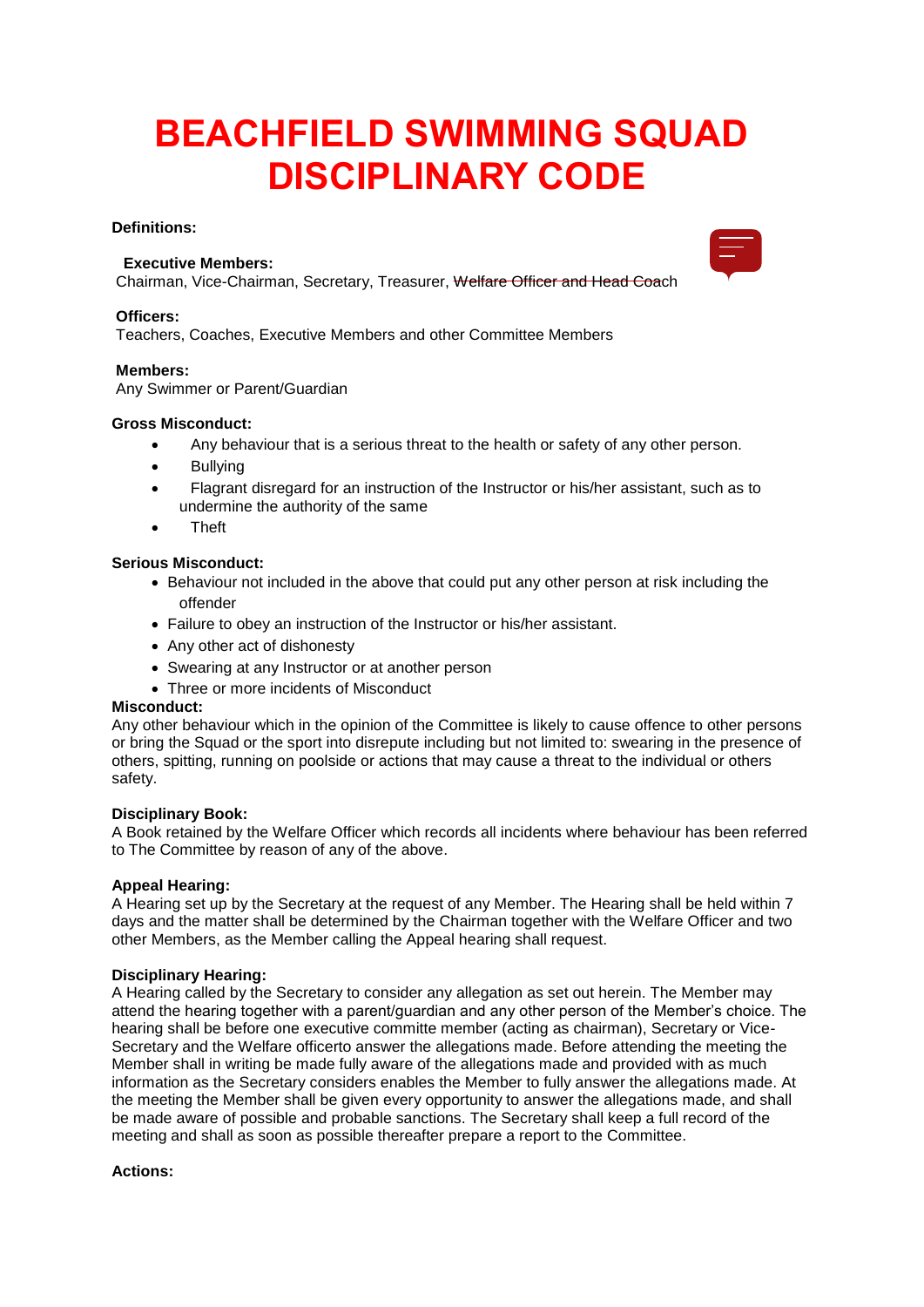## **1. Gross Misconduct**

**1.1** An officer of the Squad may, in his discretion, upon being advised of or witnessing an incident of what he consider Gross Misconduct within the meaning set out above immediately

> Suspend a Member from swim sessions. Ask a Member to leave a swim session or gala as appropriate.

**1.2** Where an Officer either in circumstances set out in 1.1 above or in any other circumstance becomes aware of an incident of Gross Misconduct on the part of any Member he shall as soon as practicable notify at least one of the Executive Members of the Squad. He shall then prepare a written report of the incident in strictest confidence to the Squad Chairman, Secretary or Welfare Officer within 3 days of the event in question. The Executive Committee shall meet to discuss the matter within a further 3 days. The Executive Committee may either dismiss the allegation and reinstate the Member without any record in the Disciplinary Record or may decide to action the matter. In the event of the latter the Executive Committee shall appoint one its Members to investigate the matter as swiftly as possible and in any event to prepare a full report in writing to the Committee within 7 days. The Offending Member shall be kept advised by the Secretary of all action being taken. The Secretary shall within 5 days of the report above invite the Member to attend a Disciplinary Hearing. The Committee shall meet within 7 days of the Disciplinary Hearing and receive a full report from the Secretary and shall by a majority vote decide the sanction to be imposed. Such sanction shall include:

The expulsion of the Member.

The suspension of the Member.

The exclusion of swimming Member from team selection.

Giving of a written warning for any of the above.

Any other formal reprimand of the Member.

The reinstatement of the Member.

**1.3** In all cases a summary of the matter and the outcome shall be recorded in the Squad's Disciplinary Book.

**1.4** The Member shall be notified of the decision in writing forthwith by the Secretary. The Member shall further be advised of his right to appeal the decision within 7 days of such notification by writing to the secretary where upon the Secretary shall set up an Appeal Hearing.

**1.5** Any decision reached after the Appeal Hearing will be deemed as final.

**1.6** No decision on the expulsion of a Member shall be deemed passed unless supported by 75% of the Committee Members attending the relevant Committee meeting.

#### **2. Serious Misconduct**

- In the event that a member or officer becomes aware of an incidence of Serious Misconduct the member or
- Officer shall as soon as possible and preferably in writing notify an Executive Member giving as much information
- as possible. The Executive Member shall within 5 days if he considers the same appropriate call the offending
- Member to a Disciplinary Hearing as soon as possible. There shall be no immediate sanction until after such
- hearing has been held. Following the Disciplinary Hearing the Executive Members may either dismiss the
- allegations in which case no record shall go into the Disciplinary Book or they may report back to the **Executive**

Committee who shall in their discretion decide on the sanction to be imposed which may include:

Suspension for a period of time not exceeding one month.

Suspension from the Squad team for a period not exceeding one month. A formal reprimand.